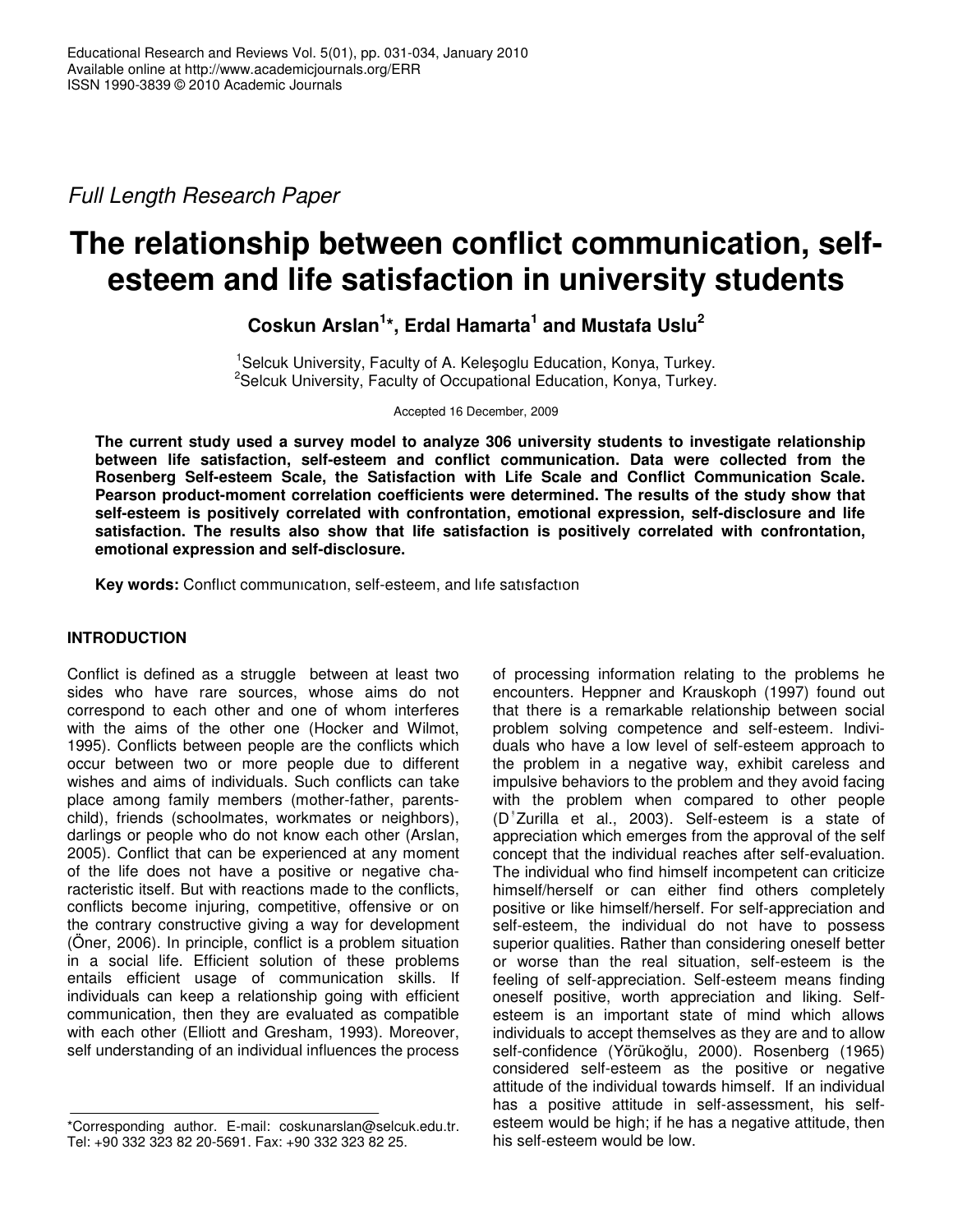The individuals with a high self-esteem tend to perceive themselves worth respect and approval, important and beneficial. On the other hand, the individuals who have a negative idea about themselves or who have low self-esteem tend to perceive themselves as not very important, lacking lovability and with no comfort in themselves and their capabilities (Temel and Aksoy, 2001). High self-esteem is considered important because it is associated with higher levels of psychological health and functioning and low levels of self-esteem are undesirable because it is associated with lower levels of psychological health and functioning (Glaus, 1999). The high self-esteem of the individual indicates that he has a positive perception about himself. The high self-esteem may have a positive effect on life satisfaction of the individual (Çeçen, 2008). Self-esteem is the general feelings of/about oneself (Robin et al., 2001) and the balance of the positive and negative feelings of individuals contribute to their life satisfaction (Diener and Larsen, 1993). According to Diener, self esteem and happiness are qualities connected to one another. Likewise, some researches revealed that life satisfaction which refers to the individual's positive feeling of his own general life (Diener, 1984; Emmons and Diener, 1985; McCoy and Heritage, 1992; Diener and Diener, 1995; Lucas et al., 1996; Yetim, 2002; Deniz, 2006; Chen et al., 2006; Çeçen, 2008) and self esteem are related to one another. Life satisfaction is defined as one's positive evaluation of his whole life according to the criteria determined by the individual himself (Diener et al., 1985) and life satisfaction is related with the fact that the individual's experiences in the important life areas (school, job, family etc.) which create positive feelings are more than the experiences that create negative feelings (Diener, 2000). Life satisfaction indicates the result which emerged after the comparison of individual's expectations with the real situation. Life satisfaction, in general, includes one's whole life and the various dimensions of this life. Life satisfaction does not means the satisfaction of a certain situation but the satisfaction of the whole set of experiences. It refers to the state of well being in terms of happiness, morale etc. (Vara, 1999).

The purpose of this study is to investigate relationship among conflict communication, life satisfaction and selfesteem in university students. To achieve this aim, answers for the following questions were sought: 1. Is there a significant relationship between students' selfesteem and life satisfaction? 2. Is there a significant relationship between students' self-esteem and conflict communication? 3. Is there a significant relationship between students' life satisfaction and conflict communication?

#### **METHOD**

#### **Participants**

The survey model is adopted in the current study. The sample set

of the research was taken from Faculties of Selcuk University in Konya /Turkey in 2008. First, the scales were assessed individually and 34 University students who filled in the scales deficiently or erroneously were excluded from the sampling. The participants were 306 students (159 female and 147 male) who participated in the research voluntarily. The mean age of the participants was 20.33 (among 17 - 24) years with a standard deviation of 1.52.

#### **Instruments**

#### **Conflict communication scale**

Scale was developed by Goldstein (1999) and adopted by Arslan (2005). The scale consists of 75 questions and five subscales, which are "confrontation", "public/private behavior", "emotional expression", "approach/avoidance" and "self-disclosure". High scores received from the scale indicate higher levels of confrontation, public behavior, emotional expression, approach and self-disclosure. Internal consistency Cronbach's alpha coefficients of the sub-scale scores of the scale were confrontation = 0.70, emotional expression =  $0.75$ , public/private behavior =  $0.83$ , approach/avoidance =  $0.83$  and self-disclosure =  $0.75$ .

#### **Rosenberg Self-Esteem Scale (RSES)**

RSES was developed by Rosenberg (1965) and adapted to Turkish samples by Çuhadaroglu (1986). Reliability and validity studies have previously been conducted on the Turkish translation of the Rosenberg scale used in this study. The Rosenberg Selfesteem scale consisted often statements to which the respondents were asked to select either "strongly agree," "agree," "disagree," or "strongly disagree." Sample items are: "I certainly feel useless at times" and "On the whole, I am satisfied with myself" Evaluation was on a 4-point Likert scale ranging from 1 for "strongly agree" to 4 "strongly disagree." Scores could range from 40 through 10 with higher ratings denoting higher self-esteem. Cuhadaroglu (1986) reported test-retest reliability coefficients of 0.75 during a 4 weeks period.

#### **The Satisfaction with Life Scale (SWLS)**

SWLS developed by Diener et al. (1985) and adapted to Turkish by Köker (1991) was used. The SWLS measures global life satisfaction and consists of 5 items of which the values are evaluated according to 7 scores (1 = strongly disagree, 7 = strongly agree). According to the results of the reliability study of the scale, the test retest reliability was  $r = 0.85$  and item total correlations varied between 0.71 and 0.80. Higher scores of the scale indicate higher life satisfaction (Köker, 1991).

#### **Data analysis**

The Pearson correlation coefficient technique was used to determine the relations among self-esteem, life satisfaction and conflict communication approach. In data analysis, SPSS 14.0 was used.

#### **RESULTS**

The relations between self-esteem and life satisfaction were analyzed by using Pearson correlation analysis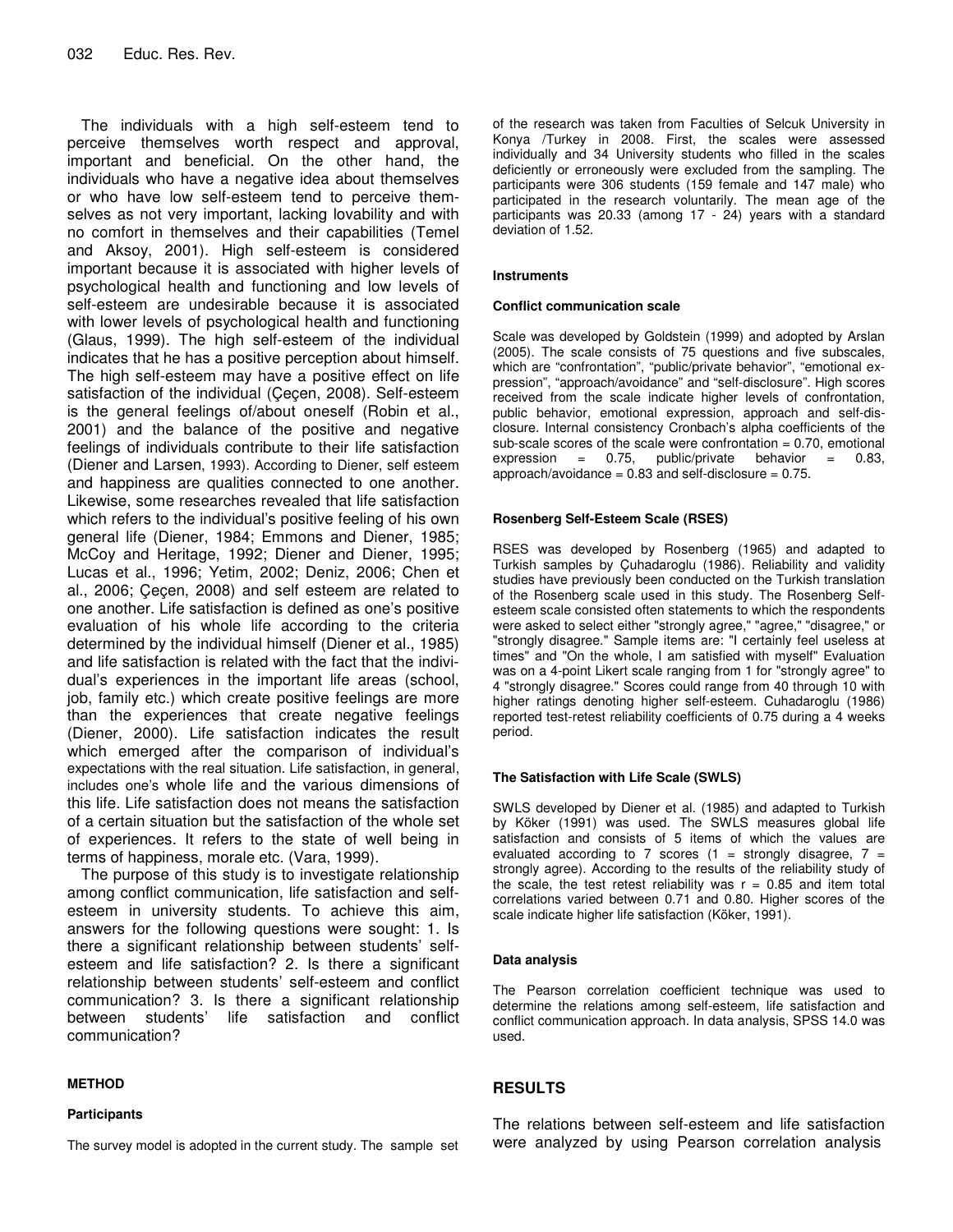**Table 1.** Correlations between self-esteem and life satisfaction.

|                   | Self-esteem |
|-------------------|-------------|
| Life satisfaction | $0.382*$    |
| $*$ p < .01       |             |

**Table 2.** Correlations between self-esteem and conflict communication approaches.

|             | <b>Confrontation</b> | <b>Puplic/private</b><br>behavior | Emotional<br>expression | Approach-avoidance | Self disclosure |
|-------------|----------------------|-----------------------------------|-------------------------|--------------------|-----------------|
| Self-esteem | $0.245*$             | 0.012                             | 0.253*                  | $-0.041$           | $0.281*$        |
|             |                      |                                   |                         |                    |                 |

**\***p < 0.01.

**Table 3.** Correlations between life satisfaction and conflict communication approaches.

|                   | <b>Confrontation</b> | <b>Puplic/private</b><br>behavior | <b>Emotional</b><br>expression | Approach-avoidance | <b>Self</b><br>disclosure |
|-------------------|----------------------|-----------------------------------|--------------------------------|--------------------|---------------------------|
| Life satisfaction | $0.205^*$            | $-0.017$                          | $0.255*$                       | $-0.061$           | $0.214*$                  |

**\***p < 0.01.

technique and the results are presented in Table 1.

As can be seen in Table 1, there is a statistically significant ( $p < .01$ ) negative relationship between life satisfaction and self esteem.

Relationships between self-esteem and conflict communication approaches were studied by Pearson product-moment correlation coefficients and results are given in Table 2. Table 2 show that self-esteem is positively correlation to confrontation, emotional expression and self-disclosure.

Finally, relationships between life satisfaction and conflict communication aproaches were investigated by Pearson product-moment correlation coefficient. Results show that life satisfaction was significantly positively related to confrontation, emotioanal expression and selfdisclosure.

### **DISCUSSION**

In this study, the relationship among conflict communication, self esteem and life satisfaction of the Turkish University students was investigated. It was found that there was a significantly positive relationship between the life satisfaction and self esteem of the Turkish University students. This result suggests that as the self esteem of adolescents increase, life satisfaction also increases. Self esteem is about one's evaluating himself positively or negatively and the high level of self esteem shows that the individual has a positive opinion about himself (Rosenberg, 1965; Yörükoğlu, 2000, Temel and Aksoy, 2001). Life satisfaction, however, is one's general

evaluation of one's life, positively. The high level of life satisfaction suggests that the individual is in a positive mood while evaluating his life (Vara, 1999; Diener, et al., 1985; Diener, 2000). Clearly, both self esteem and life satisfaction terms are related with individual's positive feelings. For this reason, it is an expected result that individuals who have high self esteem have high levels of life satisfaction. In addition to this, a positive relationship was found to exist between self esteem and life satisfaction in other studies analyzing the relationship between the two (Diener, 1984; Emmons and Diener,1985; McCoy and Heritage;1992; Diener and Diener, 1995; Lucas et al., 1996; Yetim, 2002; Deniz, 2006; Chen et al., 2006; Çeçen, 2008). The results of these studies support the findings of our study.

Another result of our research is that there is a positive relationship among confrontation, emotional expression, self-disclosure, self-esteem and life satisfaction. A high level of self-esteem reflects the positive approach of the individual towards himself (Rosenberg, 1965) and a high level of life satisfaction reflects a general positive evaluation of the individual's life (Vara, 1999; Diener et al., 1985; Diener, 2000). Conflict is a problem experienced in social relationships. In addition, it was found that the individuals who have effective and positive social problem solving approach have a high self-esteem (D'Zurilla and Nezu, 1999; D'Zurilla et al., 2003; Hamarta, 2009). It can be expected that one with high self-esteem may confront, express his emotions and disclose himself more freely and easily because of his confidence and positive stance in/towards himself.

It is known that easy emotional expression causes po-